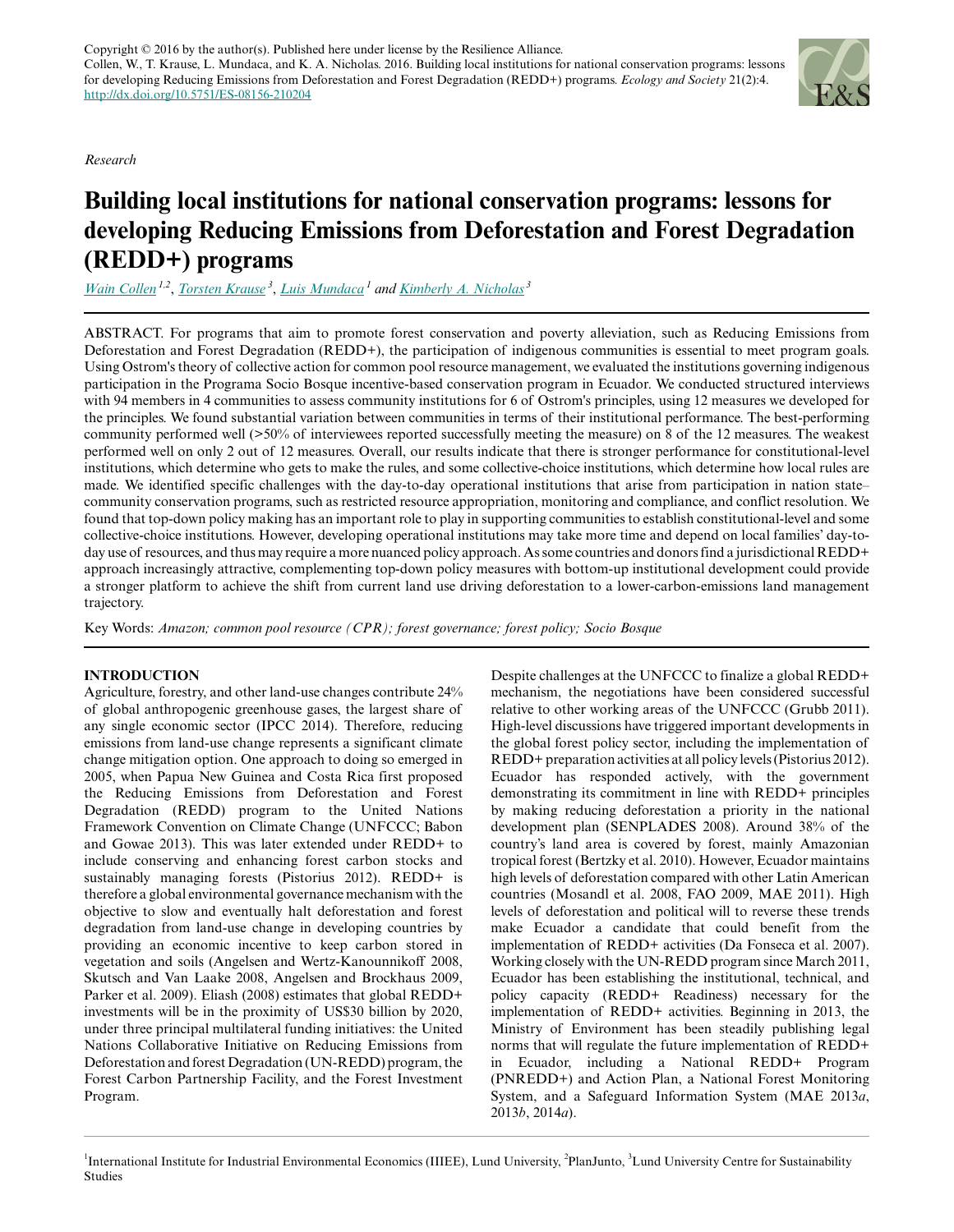An important component of Ecuador's REDD+ program is a national-level pilot program for incentive-based conservation created in September 2008 called Programa Socio Bosque (Socio Bosque). Although Socio Bosque is not strictly a REDD+ project, primarily because it does not systematically target or monitor additional greenhouse gas emission reductions, the program is designed along similar principles. Socio Bosque provides an economic incentive for individual and collective landowners (e.g., indigenous communities with collective land titles) who agree to conserve native ecosystems on their lands for a period of 20 years. Socio Bosque aims to preserve around 3,600,000 hectares of native ecosystems such as Andean grasslands and tropical forest, and improve the lives of around 1 million people in rural areas (MAE 2009). Signing the Socio Bosque agreement requires that the established conservation area's natural vegetation cover is maintained and not altered by logging or conversion to agriculture. In case of noncompliance with program rules, sanctions can be imposed, such as the suspension of the next incentive disbursement (MAE 2009, MAE 2012). Socio Bosque has become a key element of Ecuador's REDD-iness preparation, specifically for incorporating local lessons from the ground into future national REDD+ policy and as a potential recipient of REDD+ funds (USAID 2012).

Since implementation, Socio Bosque has grown rapidly. As of December 2014, the program had more than 173,233 beneficiaries and had enrolled over 1.4 million hectares of forested land (MAE 2014*b*). Figures in 2013 showed that 95% of all program beneficiaries are from communal contracts, and more than 85% of all land included in Socio Bosque is collectively owned (MAE 2015*a*). More than 80% of the land under contract in Socio Bosque is tropical rain forest (MAE 2014*b*), and in this study we focused on four indigenous communities in the Ecuadorian Amazon.

#### **Indigenous participation in REDD+**

The participation of indigenous communities is a key factor for successful REDD+ outcomes (ITTO 2010, Cronkleton et al. 2011, FAO 2011, UN-REDD 2012). As in Socio Bosque, large parts of the tropical forests that REDD+ aims to protect are inhabited by indigenous communities (Sunderlin et al. 2008, Ricketts et al. 2010, Van Dam 2011), and traditional indigenous territories coincide with areas that encompass 80% of the world's biodiversity (Sobrevila 2008). Under these circumstances, the long-term effectiveness of REDD+ will depend on local communities managing their forest resources sustainably to achieve REDD+ goals (Cronkleton et al. 2011). However, relatively little attention and analysis have been given to locallevel processes and structures that will determine the effective implementation of REDD+ activities on the ground (Minang et al. 2014). As a result, there are some uncertainties at both the practical and political levels on how to achieve full and effective indigenous participation in REDD+ (Shankland and Hasenclever 2011). This may present later challenges for countries like Ecuador that are moving ahead with policy design to guide REDD+ implementation on large areas of territory collectively owned by indigenous populations, which require a shift from a status quo that is associated with deforestation to a lower-carbonemissions land management trajectory (Minang et al. 2014).

Previous research suggests that there are some challenges regarding local community participation in Socio Bosque (IRG 2010, Rojas et al. 2011, Krause et al. 2013), but researchers have been limited in terms of identifying the underlying causes of these local-level problems. In this paper, we focus on the governance institutions in four indigenous communities in the Ecuadorian Amazon participating in Socio Bosque. By applying an institutional lens, we aim to investigate the role of local institutions in supporting REDD+ goals and the potential for the enabling environment to foster strong local institutions that support forest conservation.

## **METHODS**

## **Analytical framework: local institutions for REDD+**

We used Ostrom's (1990) theory of collective action for common pool resource (CPR) management to analyze the local institutions governing forest conservation by indigenous communities in Socio Bosque. The theory originally described eight principles that characterize the institutional governance structures in systems that have achieved the sustainable management of CPRs, like tropical forests. We see the design principles as important elements reflecting the institutions required to achieve a robust management structure, which in turn is more likely to promote sustainable management of communal forest resources.

We extended Ostrom's original theory, developed in standard CPR systems such as irrigation systems and fisheries, to apply to the REDD+ case, which represents a type of contractual Payment for Ecosystems Services. The extension is relevant because tropical forest systems inhabited by indigenous populations can be classified as CPRs characterized by "excludability" and "subtractability," qualities that the four communities we investigated display. Excludability refers to the capacity of local users to exclude other users, i.e., neighboring communities, from entering or extracting from the resource. Subtractability means that when one person extracts resources, e.g., game or timber, from the resource pool, there is less available for others.

In all four communities in this study, land is collectively owned and thus belongs to all registered community members. These communities have registered forest areas for conservation under the Socio Bosque contract that also fall into the category of communal property: areas within the legal land title owned collectively by the community members, but not subdivided between families. These are large areas of land, ranging from 1000 to 10,000 hectares, which would require substantial effort to continuously monitor so that others are restricted from entering or extracting resources. The contractual obligation with Socio Bosque introduces an economic benefit for the community as a whole, as long as the community follows the rules to not extract timber, hunt for commercial purposes, or plant crops in the Socio Bosque area. As in a CPR system, community members benefit from coordinating their actions to conserve large forest areas to receive the Socio Bosque incentive payment. Within this context, lessons on the importance of local institutions for sustainable management of communally owned resources are relevant to how communities adjust land-use behavior away from deforestation activities, in line with REDD+ climate change mitigation goals.

Ostrom (1999) identified eight principles that characterize sustainable CPR management systems, which are underpinned by robust local governance institutions that are supported by an external enabling environment. Here, institutions refer to the formal and informal rules of the game that govern human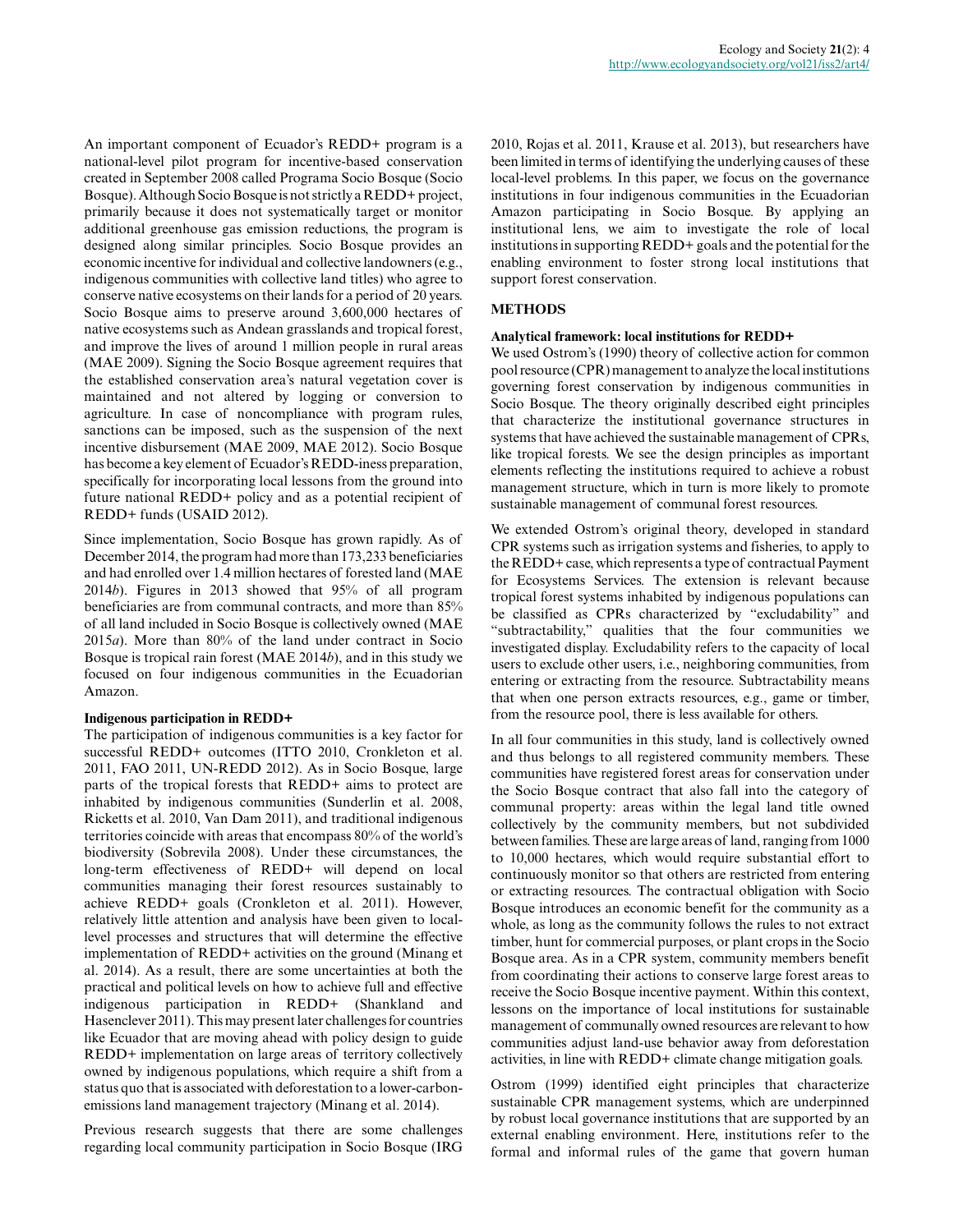behavior and interaction (North 1990), whereas the enabling environment is composed of the policies, laws, and governance processes in which the local system is situated (Dongier et al. 2003).

Ostrom divides the eight principles into three levels: operational, collective choice, and constitutional. Operational rules are those that govern day-to-day activities that directly affect the physical world, such as resource appropriation, monitoring, and enforcement. For example, these rules may describe when, where, and how resources may or may not be withdrawn from the CPR system. Collective-choice rules refer to the rules used in making the operational rules, i.e., how operational rules are made. Thus, changes in the operational level have to come from the collectivechoice level. For example, if a community decides that an assembly will be held to review operational rules twice a year and should be attended by a majority of community members, that would be a collective-choice rule. At the third level, constitutionallevel rules over common property define who is eligible to govern; these may also be understood as the rules that are used to craft collective-choice rules. Changes in the collective-choice level have to come from the constitutional level. Rules at the operational level tend to be easier to change than rules at the collective-choice level, and constitutional-level rules are usually the most difficult to change. Furthermore, different rules may function as intended to differing degrees. Ostrom thus refers to working rules as "those actually used, monitored and enforced" (Ostrom 1990:51).

Although managing CPRs sustainably is an "uncertain and complex undertaking" (Ostrom 1990:33), under the right conditions many communities do manage communal resources sustainably, largely through the development of effective institutions (Ostrom 1990, Baland and Platteau 2000, Chhatre and Agrawal 2008). It is important to bear in mind that some communities are more successful than others at establishing these institutional structures (Ambika and Ganesh 2006, Chhatre and Agrawal 2008). Without attending to the questions of how institutions for sustainable management of community-owned forests develop and how the enabling environment can support or undermine this process, policies for conservation through community-based organizations risk failure (Meinzen-Dick et al. 2004).

#### **Operationalizing Ostrom's design principles for local institutions**

We applied the first six of Ostrom's design principles as a framework for analysis of local institutions in the participating communities. We did not include the seventh principle in the framework because it looks at the enabling environment, and our framework focuses on local institutions. However, we do discuss the enabling environment in detail in the Discussion section. For uniformity, we did not assess the eighth principle, which applies to federated systems, because only one of our four communities had some form of federated structure.

A summary of the design principles for CPRs as described by Ostrom (1990, 1999, 2009) and how they apply for community forest conservation in Socio Bosque follows:

**1.** Clearly defined boundaries. The first principle has two levels. First, boundaries are established for the resource users who have the right to enter, harvest, manage, and potentially exclude others from the resource system. If these rules are not well defined, then it is not clear who may and who may not benefit from the payments for conservation system. On the second level, communities need to clearly define the boundaries of the conservation system itself.

- **2.** Congruence. The second principle also consists of two levels. Firstly, the rules that are being used to govern the forest resource system should balance the costs and benefits of doing so. If communities feel that the forest conservation rules do not allocate benefits proportional to costs, then the rules will lose legitimacy and it is less likely that most users will continue to follow the rules. Secondly, rules should be well aligned with the local governance conditions and norms of the area, because if forest conservation rules are not congruent with local conditions they risk not being accepted by those affected. (Ostrom's second principle also assesses congruence with local ecological conditions; however, this falls beyond the scope of this paper because we focus on the social governance conditions).
- **3.** Collective-choice arrangements. The third principle is that those affected by the resource management rules are also those that make and modify the rules that govern the resource system. Community forest conservation systems that comply with this principle are likely to have rules in place that are suitable to local conditions and considered fair by those affected.
- **4.** Active monitoring. The fourth principle is that monitors, who are either the users themselves or are accountable to users, actively audit the resource system conditions. Communities who manage their forests in line with rules assign monitors from within the group, and these monitors report back regularly to the users.
- **5.** Graduated sanctions. The fifth principle is that communities develop a set of sanctions that are applied according to the seriousness of the noncompliance. This reflects careful consideration, application, and adaptation of the forest conservation rules to suit the severity of infringements.
- **6.** Conflict resolution mechanisms. The sixth principle is that there are rapid, low-cost arenas to deal with conflicts among users or between users and officials. Simple, local mechanisms to air and solve conflicts related to the area under conservation help maintain trust and cooperation among users.

As described earlier, Ostrom divides the principles into constitutional, collective-choice, and operational rules. For our purposes of understanding local institutions and how the enabling environment might influence local institutions for REDD+, we grouped the principles into the three levels broadly as follows:

- **.** Constitutional level: principle 1 (clearly defined boundaries).
- **.** Collective-choice level: principle 3 (collective choice).
- **.** Operational level: principle 2 (congruence between rules and local conditions), principle 4 (active monitoring), principle 5 (graduated sanctions), and principle 6 (conflict resolution).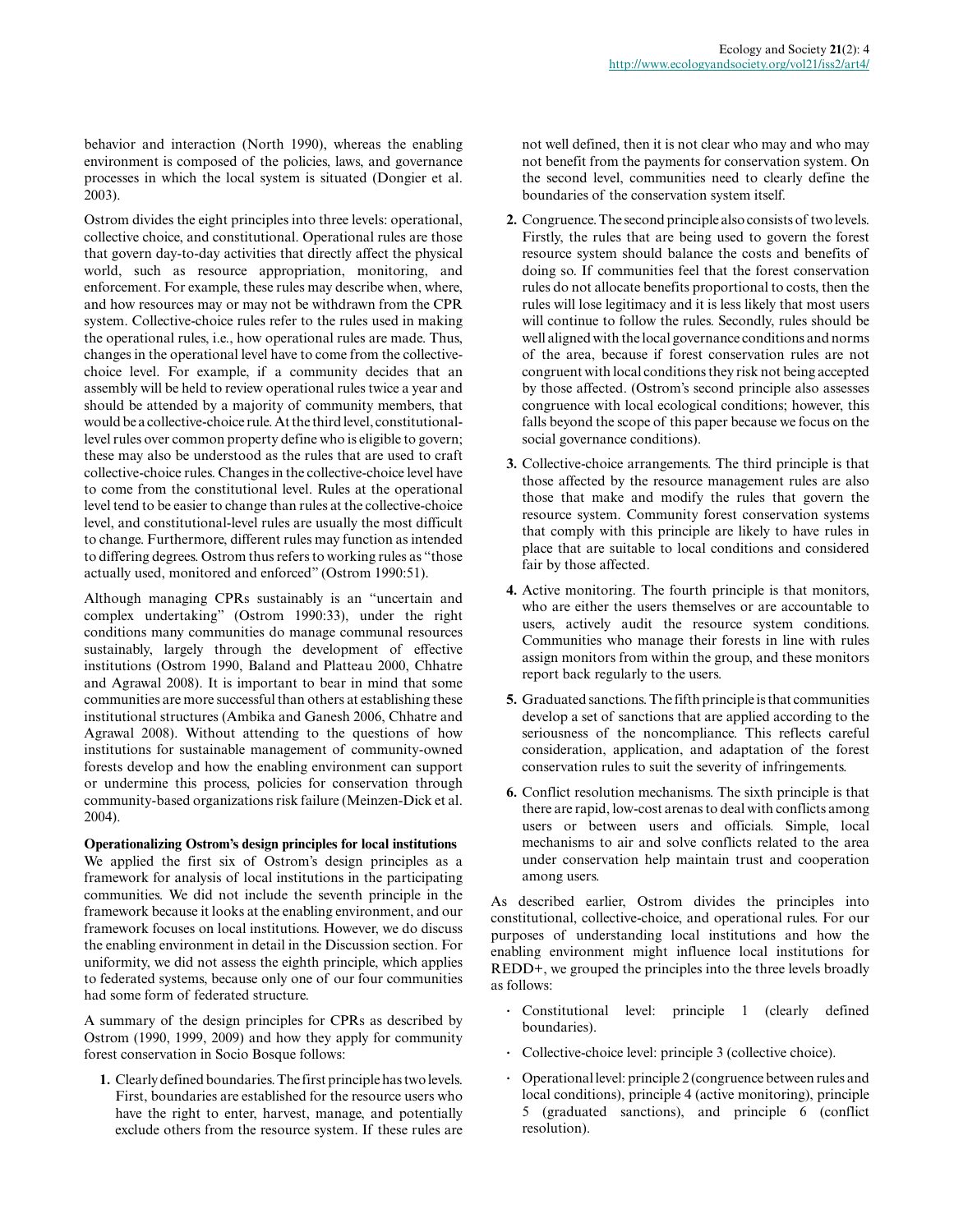| Community                                  |               |               |               |               |
|--------------------------------------------|---------------|---------------|---------------|---------------|
| Year joined Socio Bosque                   | 2009          | 2009          | 2008          | 2008          |
| Estimated total population                 | < 400         | > 5000        | 400-600       | $400 - 600$   |
| Size of conservation area (ha)             | 2000-3000     | > 10,000      | 2000-3000     | < 2000        |
| Incentive per year in 2011 U.S.<br>dollars | 10,000-20,000 | 30,000-40,000 | 10,000-20,000 | 10,000-20,000 |
| Structured interviews conducted            | 20            | 34            | 18            | 22            |

**Table 1**. Demographics and information for communities interviewed in this research. Some data are reported categorically to maintain anonymity.

#### **CASE DESCRIPTION**

We interviewed 94 people in 4 Kichwa communities in the Ecuadorian Amazon. It should be noted that some of this interview data has been used previously to evaluate core REDD+ safeguards, identifying concrete areas for program improvement at the local level (Krause et al. 2013). Three of the interviewed communities were single villages with their own legally recognized communal land title and local administrative decision-making structures. The fourth was a federation, consisting of 17 villages within a single communal land title under the federation's name. To maintain continuity with this previous research (Krause et al. 2013), we refer to the three individual communities as A, C, and E, and to the federation as B (Table 1). Community A was the smallest, with fewer than 400 people, and demonstrated the greatest level of prior organization. This community was touted by Socio Bosque as a model community and regularly received visitors to demonstrate the success of the program. Community A was also the only community that had some form of management plan for the conservation area prior to joining Socio Bosque. Federation B was the largest in terms of population, incentives received, and area under conservation by Socio Bosque. Community C was located in an area heavily affected by oil production and accompanying infrastructure development, and a resulting influx of external actors. Community E had a relatively small population, with around 400 people, and placed high importance on the conservation area because it was the source of the community's water supply, but was being threatened by expanding intensive agriculture production that required high pesticide use.

Community governance consists of a community president and council, who are democratically elected from within the community constituents every one to three years, depending on the community. In accordance with Ecuadorian law, all four communities have a set of internally defined bylaws that regulate the functioning of communal affairs. Decisions that affect the community are discussed and decided upon in general assemblies. Current internal property rights arrangements allocate small sections of community land to member families for personal forest gardens, and/or other forms of farming, and larger sections that retain their natural forest cover to Socio Bosque. In this respect, there is a division of land-use decision-making authority between the family and community levels. Families manage their assigned piece of land for farming and/or any building or home construction.

Any decisions related to the Socio Bosque conservation area, which is not divided between the families, fall under communal decision-making processes. The management of the Socio Bosque incentives also falls under the communal decision-making system. Communities need to present an investment plan every year that has been approved by the assembly, specifying how they will use the incentives, and they are legally required to manage the incentives according to this plan. Our characterization of the interviewed communities applies broadly to the large majority of Kichwa Amazonian communities in Ecuador. The Kichwa are also the largest indigenous group in the Ecuadorian Amazon (Bremner and Lu 2006), making these results relevant within the larger context of indigenous communities.

#### **Community and interviewee selection**

Purposeful sampling of communities was undertaken according to the length of time enrolled in Socio Bosque and geographic location. We targeted accessible communities in the Ecuadorian Amazon that had been in the program for at least 18 months. Program payments are made every six months, so these communities had received at least three payments. Three of the four communities interviewed were located in the province of Napo (central Ecuadorian Amazon) and one was located in Sucumbíos (northern Ecuadorian Amazon; Fig. 1). Before undertaking interviews, a meeting was held with community leaders to present the objectives of the research and the proposal to conduct interviews. A date was set for a return visit, and the leadership identified a local guide to support the interviewers as they visited community households. Given that some of the interview topics, including income management and governance, were sensitive, and to promote honest responses, the data were treated anonymously.

To assess how local institutions in the 4 communities fared in comparison to Ostrom's design principles, we conducted 94 structured interviews with Kichwa community inhabitants, selected by random sampling from adults over 18 years of age in each community. Interviews were undertaken in Spanish with community inhabitants by the first two authors and two trained assistant interviewers, with initial field supervision by the last author. The first author had spent six years working in the field in the Ecuadorian Amazon. The second author has spent more than 6 months in the field in the Ecuadorian Amazon over 4 years of researching forest management and conservation in the Amazon. Most interviewees spoke Spanish, but in the event that an interviewee did not speak proficient Spanish, the guide or a family member provided translation from Kichwa to Spanish. Of those interviewed, 73 were registered community members (known as *socios*, meaning partner or member) and 21 were community inhabitants who were not yet formally registered. We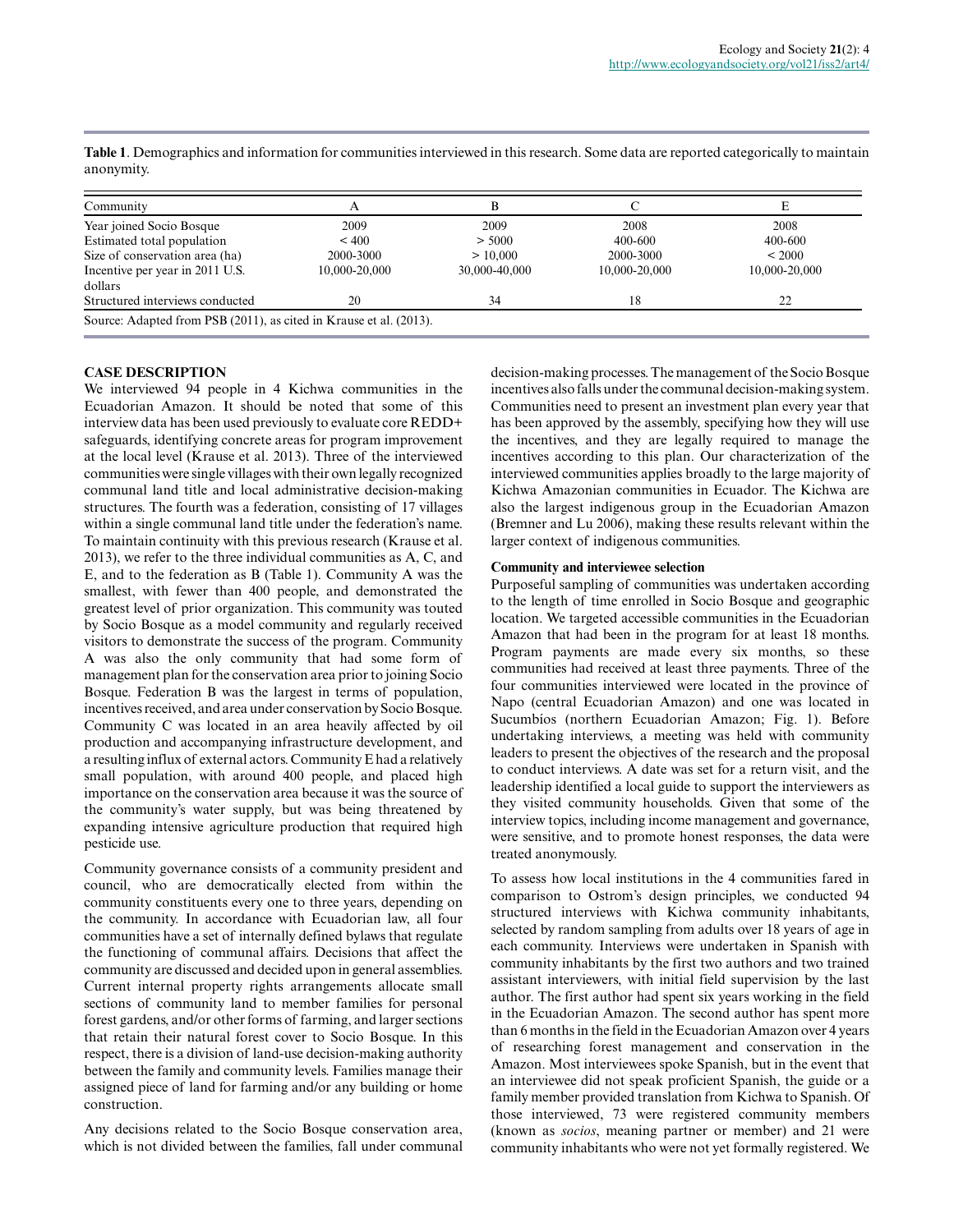interviewed 58 men and 36 women. Our primary aim was to have a fairly large share of women represented, although we did not specifically aim for equal gender or "socio/nonsocio" representation groups. The majority of those interviewed identified themselves as small-scale farmers (51%), unemployed  $(18\%)$ , or as taking care of the house  $(11\%)$ , indicating a relatively high degree of socioeconomic homogeneity. For a detailed demographic analysis of the interview participants, please see Krause et al. (2013).

**Fig. 1**. Geographic location of the four communities interviewed for this research (red boxes) participating in the forest conservation scheme Programa Socio Bosque in the Ecuadorian provinces of Napo (left) and Sucumbíos (right).



#### **Design and assessment of structured interviews**

Using Ostrom's (1990) principles, we created 12 measures (Table 2, Fig. 2) to evaluate institutional performance, assessed on the sum of individual interview responses. In some cases, one measure was used to assess the principle (e.g., measure 8 to assess active monitoring). In other cases, several measures were used for a single principle (e.g., measures 2 and 3 were used to assess clearly defined boundaries for the resource system). This was determined by both the ability to gauge if a principle was met by a certain measure and also by the ease of constructing and assessing certain measures.

We used the data from the interviews to assess community institutions in terms of Ostrom's first six principles. To facilitate analysis, we broadly classified local institutional performance for each measure into two categories: less than 50%, indicating challenges with performance, and 50% or more, indicating stronger performance. We recognize that this is a subjective division, which may obscure competing interests between different factions. Nevertheless, we think that if fewer than 50% of the interviewees reported compliance, it is fair to say that this indicates challenges with a set of principles reflecting collective action, which requires a coordinated effort by the majority toward a shared goal. We also recognize that such a division does not

identify potentially important differences in the identity of the community members who agree or disagree with the principles, but we have explored this elsewhere (Krause et al. 2013), and believe it is not part of the scope of this paper.

**Fig. 2**. Visual representation of responses from structured interviews in the four communities as measures for each of the first six of Ostrom's (1990) institutional design principles. Principle 1 represents the constitutional level; principle 3 represents the collective-choice level; and principles 2, 4, 5, and 6 represent the operational level. Measures (left) for each principle (right) are listed in Table 2, representing percent agreement with the measure within each community. Measures between 50% and 100% agreement (to the right of the vertical dashed line) indicate stronger institutional performance, and measures between 49% and 0% (to the left of the vertical dashed line) indicate weaker institutional performance. Measures 1 and 10 were yes/no questions (marked with \*), and are reported here as 100%/0%.



## **FINDINGS**

#### **Local institutions: participation in Socio Bosque**

#### *Design principle 1: clearly defined boundaries for users and for the resource system*

As a first measure of this principle, we identified whether communities had formal membership lists (yes/no interview question; measure 1, Table 2). All the communities have legally registered membership lists, and members own the community territory collectively. Members are entitled to all the benefits that being a community member implies, such as a piece of land for personal use, being elected to the community leadership, voting rights on collective issues, and benefit from the Socio Bosque incentives. Thus, all four communities demonstrated strong performance regarding clearly defined boundaries for users.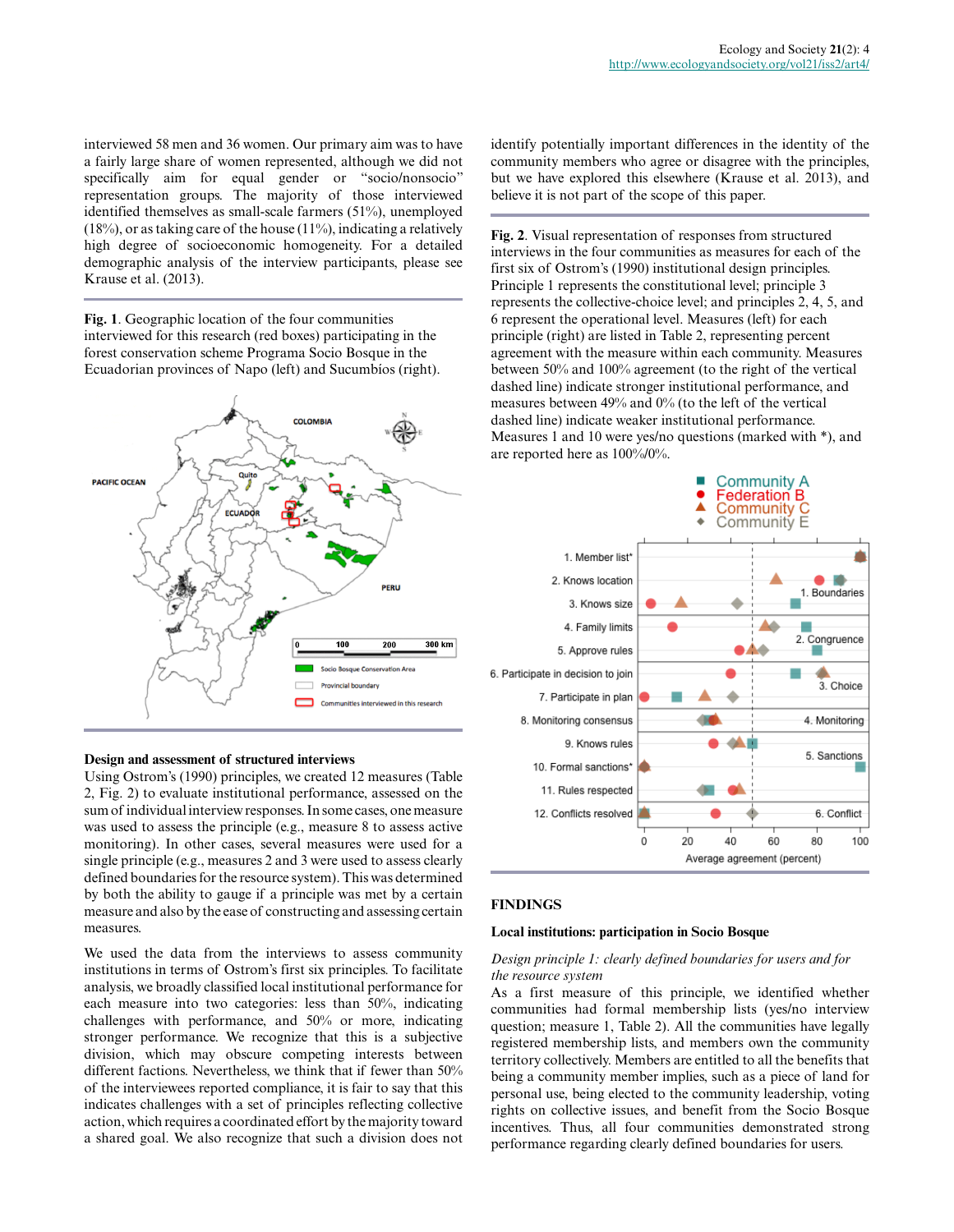**Table 2**. The 6 design principles for sustainable common pool resource management from Ostrom (1990) assessed by 94 structured interviews in 4 indigenous communities in Ecuador (n = 20 in community A, 34 in federation B, 18 in community C, and 22 in community  $E$ ).<sup>†</sup>

| Design Principle                                                     | Level                                                                                                 | Application to CPR<br>Management                                                                                                                                          | Question to Participants                                                                                                                                            | Measure Number, Description,<br>and (Abbreviation Used in<br>Figure 2)                                             | Community or<br>Federation |              |                |     |
|----------------------------------------------------------------------|-------------------------------------------------------------------------------------------------------|---------------------------------------------------------------------------------------------------------------------------------------------------------------------------|---------------------------------------------------------------------------------------------------------------------------------------------------------------------|--------------------------------------------------------------------------------------------------------------------|----------------------------|--------------|----------------|-----|
|                                                                      |                                                                                                       |                                                                                                                                                                           |                                                                                                                                                                     |                                                                                                                    | A                          | $\, {\bf B}$ | $\mathbf C$    | E   |
| 1: Clearly defined<br>boundaries                                     |                                                                                                       | Constitutional For users: Individuals<br>who have rights to<br>benefit from the CPR<br>must be clearly<br>defined.                                                        | Is there an updated and clearly<br>defined membership list for the<br>community? $\frac{1}{x}$                                                                      | 1. Community membership list<br>exists (member list)                                                               | Yes                        | Yes          | Yes            | Yes |
|                                                                      |                                                                                                       | For the resource<br>system: Boundaries of<br>the CPR system itself<br>are clearly defined.                                                                                | Where is the Socio Bosque<br>conservation area located?                                                                                                             | 2. Knowledge of location of<br>conservation area (knows<br>location)                                               | 90                         | 81           | 61             | 91  |
|                                                                      |                                                                                                       |                                                                                                                                                                           | Do you know roughly how many<br>hectares the Socio Bosque<br>conservation area is?                                                                                  | 3. Knowledge of rough size of<br>conservation area (knows size)                                                    | 70                         | 3            | 17             | 43  |
| 2: Congruence<br>Operational                                         | Between costs and<br>benefits: Distribution<br>of costs and benefits<br>of CPR management<br>is fair. | Does participating in Socio Bosque<br>place limits on your family's<br>activities? If yes: Has your family<br>received any benefit from<br>participating in Socio Bosque? | 4. Interviewees stating<br>limitations on the family level<br>from Socio Bosque, who also<br>perceive family level benefits<br>from Socio Bosque (family<br>limits) | 75                                                                                                                 | 13                         | 56           | 60             |     |
|                                                                      |                                                                                                       | Between local<br>conditions and rules:<br>Conservation rules<br>are well suited to local<br>conditions                                                                    | Do you agree with the Socio Bosque<br>rules?                                                                                                                        | 5. Approval of Socio Bosque<br>conservation rules (approve<br>rules)                                               | 80                         | 44           | 50             | 55  |
| 3: Collective-choice<br>arrangements                                 | Collective-<br>choice                                                                                 | Most individuals<br>affected by the rules<br>participate in making<br>and modifying these<br>rules.                                                                       | Did you participate in the original<br>decision to join Socio Bosque?                                                                                               | 6. Decision to join Socio<br>Bosque (participate in decision<br>to join)                                           | 70                         | 40           | 83             | 82  |
|                                                                      |                                                                                                       |                                                                                                                                                                           | Did you participate in deciding what 7. Investment plan<br>to include in the community<br>investment plan?                                                          | participation (participate in<br>plan)                                                                             | 15                         | $\mathbf{0}$ | 28             | 41  |
| 4: Active monitoring                                                 |                                                                                                       | Operational Active monitors are<br>accountable to the<br>users or are the users.                                                                                          | How is monitoring of the Socio<br>Bosque area undertaken in your<br>community?                                                                                      | 8. Consensus between<br>interviewees on the most<br>common monitoring practices<br>in place (monitoring consensus) | 30                         | 32           | 33             | 27  |
| 5: Graduated<br>sanctions                                            | Operational                                                                                           | Users who violate<br>operational rules are<br>likely to be given<br>graduated sanctions<br>by other users.                                                                | What are the rules for the Socio<br>Bosque conservation area?                                                                                                       | 9. Correctly identify rules<br>(knows rules)                                                                       | 50                         | 32           | 44             | 41  |
|                                                                      |                                                                                                       |                                                                                                                                                                           | Does the community have formal<br>sanctions for noncompliance in<br>place? <sup>1</sup>                                                                             | 10. Formal sanctions are in<br>place (formal sanctions)                                                            | Yes                        | No           | No             | No  |
|                                                                      |                                                                                                       |                                                                                                                                                                           | How often are Socio Bosque<br>conservation rules respected by the<br>families? (Closed question: never,<br>sometimes, always)                                       | 11. Rules are always respected<br>(rules respected)                                                                | 30                         | 41           | 44             | 27  |
| 6: Conflict resolution Operational Users and officials<br>mechanisms |                                                                                                       | have rapid access to<br>low cost local arenas<br>to resolve conflicts.                                                                                                    | Have conflicts in your community<br>related to Socio Bosque been<br>resolved?                                                                                       | 12. Conflicts directly related to<br>Socio Bosque resolved<br>(conflicts resolved)                                 | $\mathbf{0}$               | 33           | $\overline{0}$ | 50  |

<sup>†</sup>In the second column, principles are categorized according to Ostrom's three institutional levels. A brief description of the relationship of the principle to CPR management is given (for full explanation, please see text). The interview question(s) used to assess each principle are listed, along with the measure used to report the answer to each question for each community (See Fig. 2). Results are reported as the percentage of respondents in each community reporting compliance with a measure identified for each interview question, or for closed questions (marked with a  $\dot{\,}$ ), the yes/no response. CPR indicates common pool resource.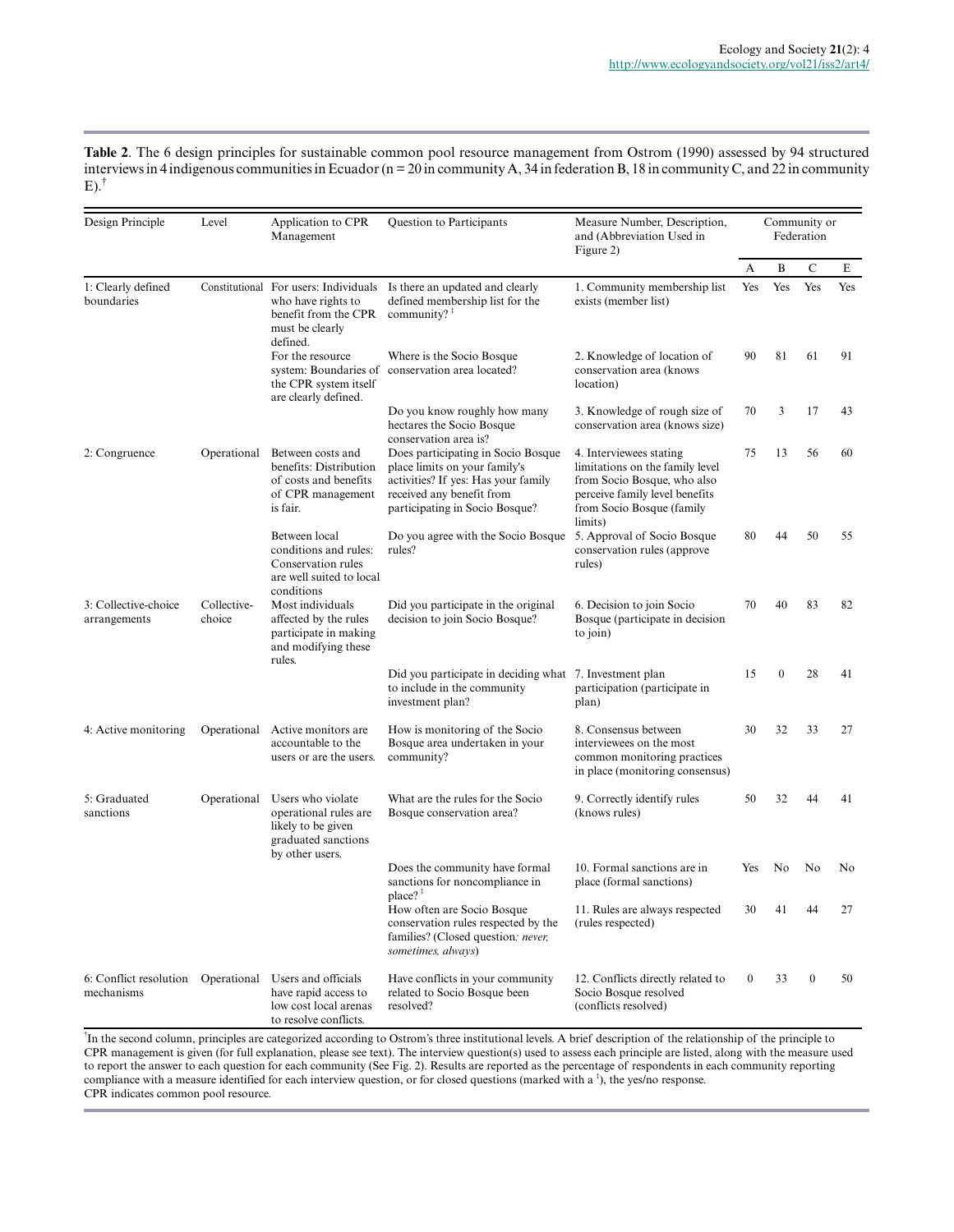To assess clearly defined boundaries for the resource system, we identified two measures. We asked interviewees if they knew, firstly, where the Socio Bosque area was located (measure 2) and, secondly, what the rough size of the area was (measure 3). This is a relevant measure because Socio Bosque payments are calculated directly according to the number of hectares the community collectively decides to include in the program. In community A, the majority of community members knew both the location and rough size of the conservation area, demonstrating strong performance for both measures. The majority in communities C and E and federation B knew the general location, but only a minority knew the rough size (Table 2, Fig. 2), displaying mixed performance for clearly defined boundaries.

### *Design principle 2: congruence between costs and benefits and between conservation rules and local social and governance conditions*

To determine whether there was congruence between how Socio Bosque costs and benefits were distributed at the family level, measure 4 looked at the percentage of interviewees stating that their family experienced limitations from Socio Bosque, but also perceived benefits from Socio Bosque. This measure would determine if the program were reaching the right resource users in allocating its benefits.

Community A performed best, with 75% of those that did feel limited by participation in Socio Bosque also stating some form of family benefit. In community E, 60% of those that felt limited also perceived a benefit from Socio Bosque. In community C, the comparable percentage was 56%, and federation B performed most poorly, with only 13%.

Measure 5 assessed the degree of local approval of the Socio Bosque conservation rules. If there was broad approval of the rules in place, that would indicate that the rules were more congruent with local conditions. In community A there was strong approval of the rules: 80%. In community E and community C, 55% and 50% of interviewees, respectively, approved of the rules in place. In federation B, 44% approved of the rules. Federation B was the only community with minority approval levels for this measure.

## *Design principle 3: collective-choice arrangements*

We identified two measures centered on participation for the collective-choice principle (measures 6-7 in Table 2). Three communities had strong majority participation in the original decision to join Socio Bosque (70% or higher for measure 6), federation B being the exception, where a minority of 40% participated. However, in all four communities, a minority of those interviewed participated in the process of deciding what to include in the community investment plan (measure 7). This is relevant because assembly review and approval of the Socio Bosque investment plan is a formal program requirement.

#### *Design principle 4: active monitoring*

To assess this principle, measure 8 examined the level of consensus between interviewees regarding monitoring practices in place. A high level of consensus about how monitoring takes place would indicate that some sort of well-understood, standardized monitoring practice was in place, and that monitors reported back regularly to the community. However, our findings in all four communities show no uniformity in the responses, suggesting that

community members did not know if or how the conservation forest is monitored. For example, in community A, the most common reply, by six people (30%; Table 2, Fig. 2), was that community members undertook monitoring themselves. Another two people said there was one forest guard, three people said monitoring was done by leaders, another three stated there was no monitoring in place, three stated that monitoring was done by government officials, and three people did not know if there was monitoring at all. A similar lack of consensus was identified in the other three communities (Table 2 and Fig. 2).

## *Design principle 5: graduated sanctions*

To assess this principle, measure 9 firstly examined the degree to which respondents were able to correctly identify the rules in place for Socio Bosque. If respondents were unable to identify the rules in place, this would present clear challenges for establishing compliance measures for those rules. Following on this, measure 10 identifies whether the community had a formal set of compliance sanctions in place. Finally, measure 11 examined the degree to which the Socio Bosque rules are respected, as perceived by interviewees. In three communities, fewer than 45% of respondents knew what the rules were. Community A was the exception, where 50% knew what the Socio Bosque rules were. Similarly, for the second measure, only community A had a formal set of sanctions in place. In all four communities, fewer than 45% of the respondents stated that the conservation area is always respected, suggesting that noncompliance with the rules is not uncommon. In summary, in all the communities, except community A, only a minority had knowledge about the rules, and they had no sanctions in place.

#### *Design principle 6: conflict resolution mechanisms*

To assess this principle, measure 12 examined whether communities are resolving conflicts directly related to Socio Bosque. The most commonly identified conflict, repeatedly expressed by interviewees and affecting all four communities, was related to income management. Interviewees also reported landuse restrictions and territorial conflicts in community E and federation B, and noncompliance conflicts in communities A and C and federation B. Our interview results show that community E had resolved 1 of 2 conflicts (50%), community A had resolved 0 of 2 (0%), community C had resolved 0 of 3 (0%), and federation B had resolved 1 of 3 (33%). We acknowledge that some of these conflicts may have occurred recently, and there may not have been much time to resolve them.

## **DISCUSSION**

## **Local institutions in Socio Bosque**

Based on our results, we found that there was substantial variation between communities with regards to how they fare in relation to Ostrom's (1990) principles (Table 2, Fig. 2). Community A performed strongly (50% or more) on 8 out of 12 measures, with all measures above 50% for principles 1 (clearly defined boundaries) and 2 (congruence). Federation B performed most poorly, with strong performance on only 2 out of 12 measures. Overall, none of the communities performed well for the principles of collective-choice arrangements (with the exception of the original decision to join the program, i.e., measure 6, on which three communities performed strongly), active monitoring, graduated sanctions, or conflict resolution mechanisms. Despite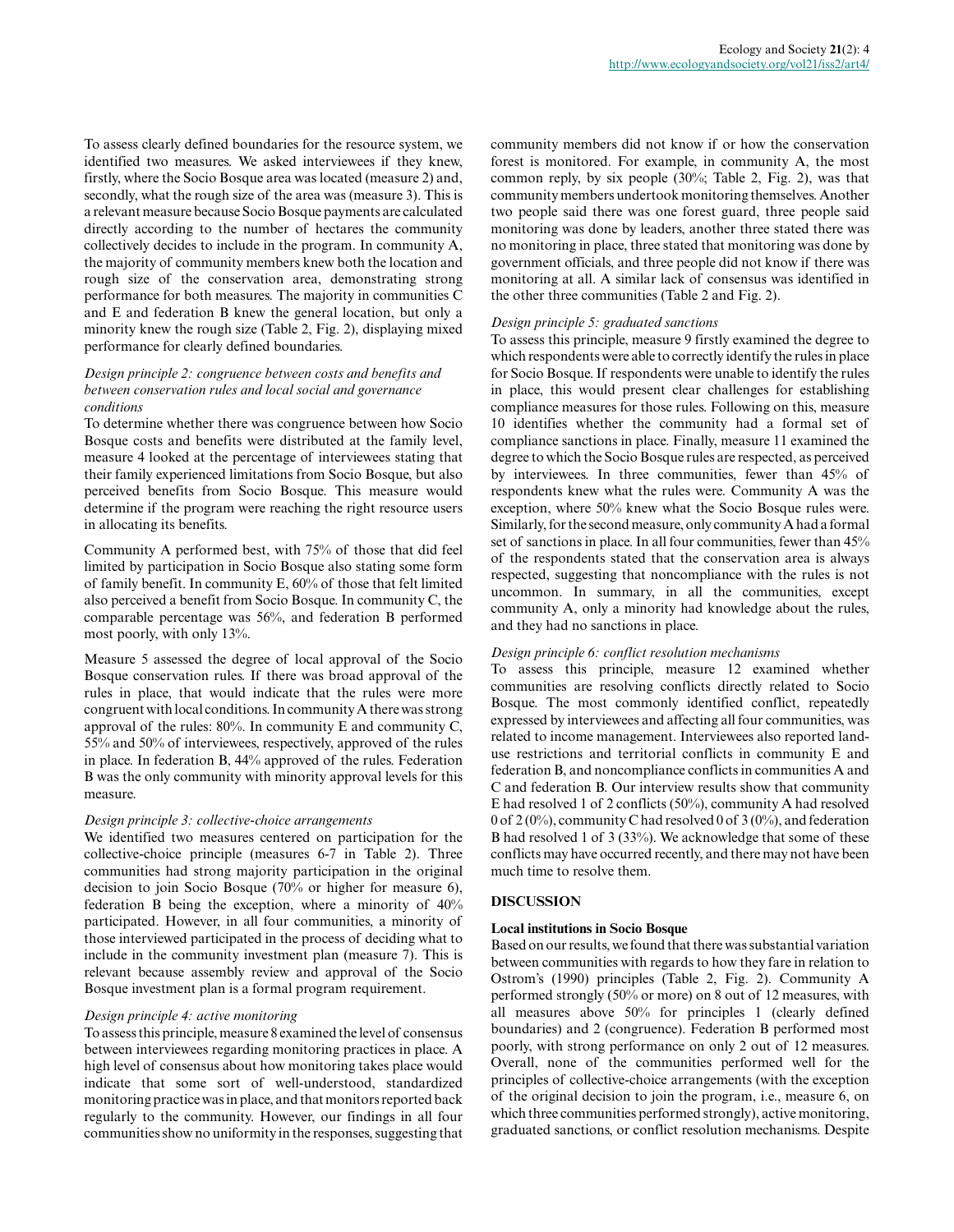important indicators of success on the macro level for Socio Bosque (de Koning et al. 2011, Reed 2011, Krause and Loft 2013), our findings suggest that challenges exist at the local institutional level that could hinder the program's long-term sustainability.

In line with previous research, we found that some communities have difficulties developing the institutions shown to be beneficial for sustainable community forest management (Ambika and Ganesh 2006, Chhatre and Agrawal 2008). In our research, this was most notable for the measures directly arising from participation in Socio Bosque. For example, the studied communities have not yet established collective-choice arrangements that ensure that most individuals participate in the Socio Bosque investment plan (measure 7). Although 100% participation is likely unreasonable, under Ostrom's theory establishing collective action with broad participation is a cornerstone of sustainable CPR management. Therefore, it is important that a majority of individuals participate. We also found quite low levels of community knowledge of Socio Bosque rules (measure 9). This is problematic because active local participation in forest governance has been shown to be a key determinant of positive outcomes in community forest management projects (Agrawal and Ostrom 2001, Persha et al. 2011). Without institutional arrangements that ensure strong majority participation, new conservation and financial management rules may face legitimacy and implementation challenges.

Furthermore, our results showed that some communities are having difficulties distributing the costs and benefits of participation in Socio Bosque fairly. Only in community A did more than two-thirds of the interviewees who stated that Socio Bosque imposes costs for their family also report that they receive some family-level benefit from the program (measure 4). The misalignment of costs and benefits at the local level could undermine the incentive-for-conservation model that Socio Bosque is built upon. In line with CPR theory (Ostrom 1990), the high proportion of individuals who do not see family-level benefits from conserving considerable areas of their collective territory are more likely to be tempted to break Socio Bosque conservation rules.

We identified broad challenges with the principles related to forest conservation on an operational level in all four communities, including monitoring (principle 4), graduated sanctions (principle 5), and conflict resolution mechanisms (principle 6), areas in which none of the community institutions performed well, with the partial exception of community A, who had sanctions in place (measure 10). It can be reasonably predicted that unresolved local conflicts around the operational issues of compliance could erode program legitimacy and limit conditions for building trust and cooperation for Socio Bosque over time.

This is not to say that these communities are unorganized. Rather, our results suggest that local institutions are not yet adapting to effectively deal with the more sophisticated community forest conservation rights and responsibilities arising from participation in Socio Bosque. For example, communities performed better on those measures that reflect constitutional governance issues and very early program decision making (principles 1 and 2, measure 6). Prior to Socio Bosque, all four communities had successfully registered legal deeds to their land, indicating an important degree of existing organizational capacity, which many other communities in Ecuador have not yet achieved. Additionally, our studied communities have basic democratic governance institutions, i.e., bylaws, assemblies, and elected leaders, for dealing with traditional community, territory, and internal land management issues.

However, by participating in Socio Bosque, communities now have new responsibilities, including the collective implementation and enforcement of more rigorous conservation rules, and equitable distribution of newly introduced income from conservation. The identified problems with adapting institutions for collective action are in line with North's (1990) description of institutional development. North stated that significant challenges exist for rural societies to develop new institutions to suit changing conditions at the speed at which they are required. This is relevant for tropical forests and programs like Socio Bosque and REDD+, because change in the commons is poorly understood (Klooster 2000).

If communities that own territories collectively do not develop institutions that coordinate local actions toward a new shared goal, this will present challenges to a conservation objective that requires compliance by most community members. The situation is comparable to that of some other policies and programs for natural resource management that are based on the premise that local populations will transition their behavior accordingly to pursue program goals (Meinzen-Dick et al. 2004), but underestimate the difficulties of doing so. In summary, we speculate that developing local institutions that can support Socio Bosque objectives is important for long-term program success, but this process may involve challenges. This is also consistent with emerging empirical literature on REDD+ REDD-iness processes, which highlights strong path dependency and thus challenges for communities to adjust from the land-use status quo (Agung et al. 2014, Alemagi et al. 2014).

#### **Building local institutions for REDD+**

Socio Bosque is considered a case for learning in future REDD+ projects (USAID 2012) and underscores some opportunities and challenges for REDD+ policy makers. We propose that building local institutions for REDD+ may benefit from a multilevel institutional model that is nested within the international UNFCCC REDD+ framework, relevant national legislation, and incorporation of local institutional norms and capacity (Fig. 3). Assessing local institutions according to whether they fit into the constitutional, collective-choice or operational level may be a helpful guiding structure to building such a multilevel institutional structure for REDD+ (Fig. 3).

In the following sections, we assume that local-level institutions will fall within the framework established by the UNFCCC REDD+ framework and national legislation directly related to REDD+ (Fig. 3, REDD+ enabling environment). Incorporating analytical elements from Bray (2013) and the Mexican *ejidos* example, we focus and structure the analysis in these sections according to Ostrom's (1990) categorization of local institutions, looking first at the constitutional level, continuing to the collective-choice level, and finishing with the operational level.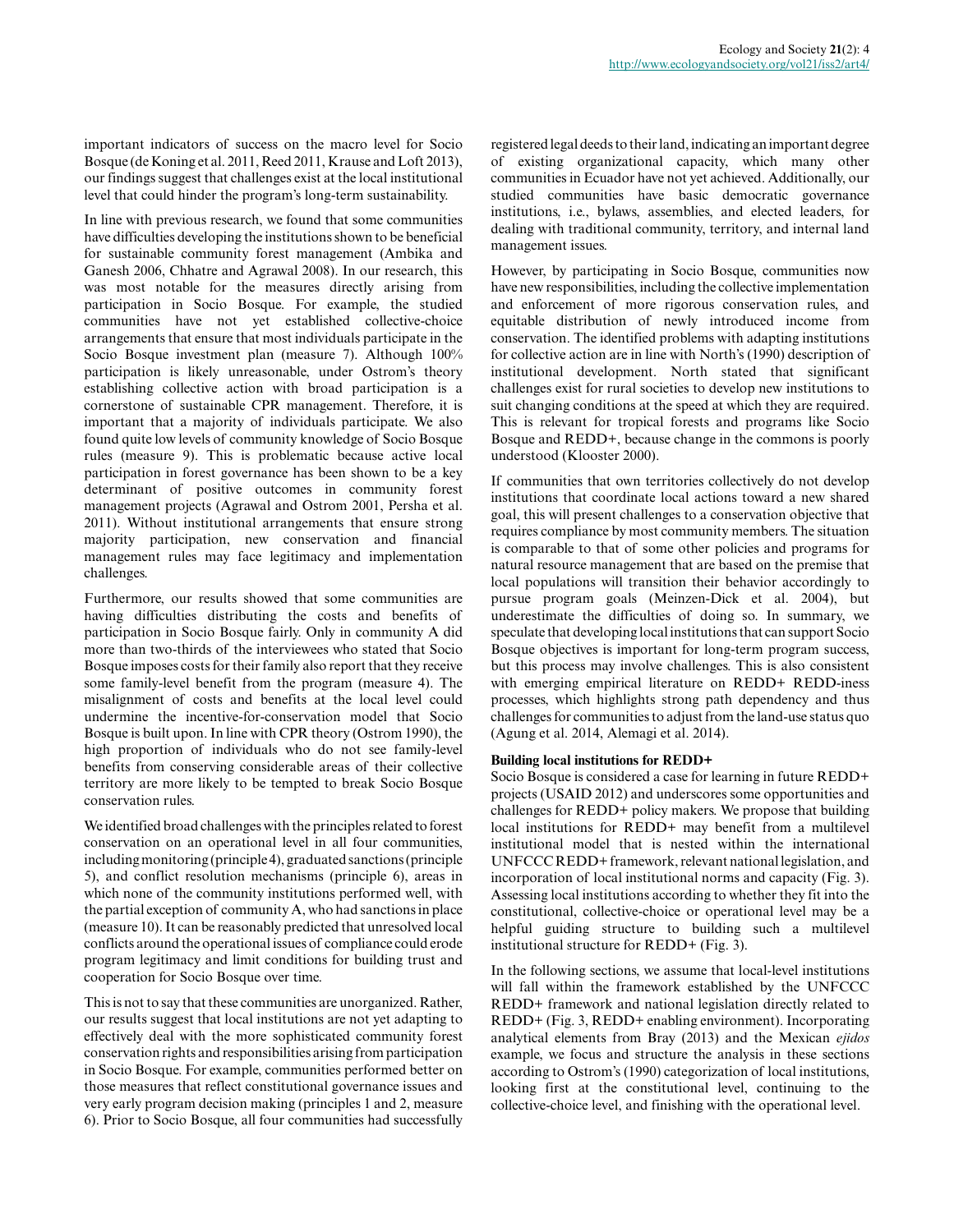**Fig. 3**. Multilevel institutional framework proposed for REDD+. The three community-level institutions (green) fit within the REDD+ enabling environment, and the REDD+ enabling environment is supportive of local institutional development on the constitutional, collective-choice, and operational levels. REDD+ indicates Reducing Emissions from Deforestation and Forest Degradation; UNFCCC, United Nations Framework Convention on Climate Change.



## *Constitutional rules*

This level refers to who can make the rules and is most relevant to principle 1. As REDD+ in some countries shifts from a projectbased to a jurisdictional approach (Nepstad et al. 2013), in which programs and institutional frameworks operate across entire nations, states, or provinces, experiences like those of Socio Bosque between the national government and indigenous communities to conserve forest commons become more relevant. Within such a context, the external policy environment plays an important role in facilitating or stifling sustainable management of forest commons (Ostrom 1990, Mwangi and Wardell 2012). With much of the Amazon's tropical forest owned or inhabited by indigenous populations, a favorable policy environment is crucial for local organizations to be effective (Swallow et al. 2002).

Our results suggest that the state can be an important promoter of institutional development at the constitutional level by guaranteeing indigenous communities strong property rights and by conditioning these rights to the establishment of clearly defined territorial and user group boundaries (Fig. 3). Ecuador's constitution is progressive in terms of indigenous rights, recognizing and guaranteeing collective property rights, as well as their use, administration, and conservation (Article 57.6). The state defines who can legally own collective property in Ecuador, establishing a platform for constitutional-level institutions over common property forests. In the Socio Bosque case, communities overall performed well on principle 1 (Fig. 2), a constitutionallevel rule that requires clear definition of the user group and the territory, because membership lists were in place and a strong majority knew the conservation area location, if not the size. For nation state–community conservation programs, establishing

constitutional-level rules might therefore be embedded in the national constitution, establishing a template for local governance of a delimited territorial property granted to a specified community user group with specific rights (Bray 2013). For largescale contract-based initiatives like jurisdictional REDD+, such top-down measures might be especially useful on the constitutional level, supporting communities in defining who can participate in making and changing rules about how forests are managed toward REDD+ goals.

## *Collective-choice rules*

This level of rules establishes how those who have been defined as able to make and change rules on the constitutional level can make rules about the territory in question. This level of rules is most relevant to principle 3 (collective-choice arrangements). Our results suggest that the state can have an important role in establishing this institutional level, too. The Ecuadorian Agrarian Law from 1973 defines legislation that establishes basic democratic governance norms for decision making about collectively owned territory (Brassel 2008). A land-owning community is required to establish an assembly composed of all registered members. The assembly elects a president, who is the legal representative, and a treasurer. Through national legislation, the assembly becomes the legally recognized institution for communities to take binding democratic decisions around collective issues. The establishment of a clear requirement for the formation of a community assembly and democratic elections is an important collective-choice institutional precedent in line with self-organization, and is initially defined in Ecuador by national legislation.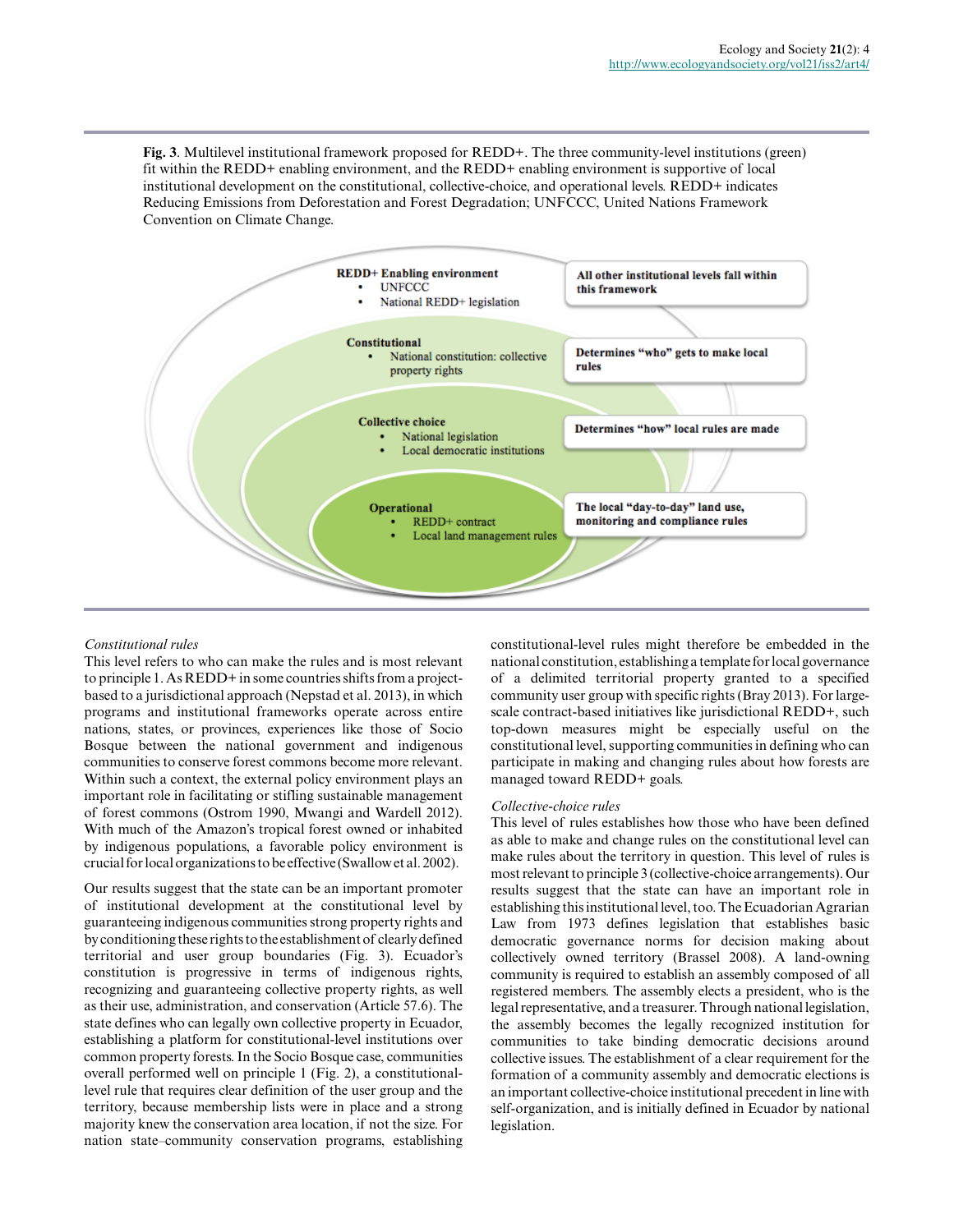In accord with the Ecuadorian Constitution and the Agrarian Law, Socio Bosque places strong emphasis on the community assembly for decision making and reporting on program issues, and requires collective revenue-spending decisions to be made in the assembly. The Socio Bosque contract introduces a new tool for collective revenue management, the investment plan (PSB 2012*a*), which the assembly needs to approve. Socio Bosque has also established more detailed reporting procedures that communities need to comply with regarding their investment plan (PSB 2012*b*). Socio Bosque exerts oversight (as resources permit) to check compliance with these rules. Field technicians, who are responsible for around 18-20 communities each, make periodic visits to review financial reports and verify activities included in the investment plan (MAE 2012). In summary, the community assembly, a legal requirement, is the principal collective-action institution, along with new tools and procedures that Socio Bosque has introduced.

Community performance at the collective-choice level has been more effective in some cases and less so in others. There was strong democratic participation in the original decision to join Socio Bosque in all but federation B, indicating that the assembly was a legitimate forum for approving such a decision. However, participation around Socio Bosque revenue distribution was weaker. This suggests that establishing institutions at the collective-choice level may to some degree be facilitated by policy external to the community; however, there may be certain challenges incorporating new collective-choice rules, in this case around collective revenue distribution. For Amazonian communities, using the assembly as a forum to discuss whether or not to participate in a new program is quite standard practice. In the authors' experience, the assembly in the Ecuadorian Amazon is well recognized as the institution where such a "to participate or not" decision is made. However, it is less clear-cut what the institutional norms for revenue distribution of collectively earned incomes from conservation are, potentially because there is much less experience with this type of collective decision. In most cases, Socio Bosque represents the first time that external funding has been collectively granted to these communities for conservation. Traditionally, most incomes in the Ecuadorian Amazon are private, generated through small-scale agriculture or private employment (MAGAP 2014), and do not require a collective-choice institution to distribute revenues. Ecuador has identified one of Socio Bosque's remaining principal challenges as provision of adequate technical support to communities that enables them to comply with their investment plans (MAE 2015*b*).

Our results suggest that it may not be a simple matter to insert new collective-choice responsibilities for forest management and revenue distribution, even if a collective-choice institution is in place. Such capacities may need to be developed. This is in line with experiences in Mexico, where nationally defined institutions for common property have entailed a lengthy process over many decades to become established (Bray 2013). A further consideration may be that collective-choice institutions regarding money, defined currently by national law and the Socio Bosque contract, need to be supplemented by local-level institutions to effectively adapt to local conditions. Ideally compliance could be dealt with locally, rather than through program field technicians. For example, community microlending groups have become quite

popular in the Ecuadorian Amazon, and there may be local lessons from these groups that can strengthen Socio Bosque incentive management from below. For REDD+, this highlights concerns that whereas countries may make important commitments up-front to developing well-governed REDD+ programs, relatively few readiness proposals are well prepared in terms of establishing mechanisms to coordinate with local institutions, including congruence between costs and benefits (principle 2) and conflict resolution (principle 6; Williams 2013).

### *Operational-level rules*

This level of rules refers to day-to-day appropriation, provision, restriction, monitoring, and enforcement, and is directly relevant to principles 4 (active monitoring), 5 (graduated sanctions), and 6 (conflict resolution), and less directly to principle 2 (congruence). We found the majority of the challenges in terms of local institutional performance regarding Ostrom's principles at this level. None of the communities performed strongly on the principles of active monitoring and conflict resolution, and only community A had sanctions in place. However, with the exception of federation B, the other three communities did perform relatively well on the principle of congruence; community A again performed best out of the four communities.

Both the national constitution and the Socio Bosque code of practice make reference to operational-level rules, although in differing degrees of detail. The Ecuadorian Constitution guarantees community rights to conserve and promote their own management practices for their surrounding environment and its biodiversity (Article 57.8). The Socio Bosque contract is more specific, prohibiting deforestation, burning, vegetation cover change, commercial hunting, and cattle farming. Socio Bosque makes broad reference to monitoring practices by stating that communities need to clearly delimit the conservation area with signs, report any fires in the conservation area within five days, and provide a report every two years on the state of the conservation area. Socio Bosque applies compliance mechanisms if communities repeatedly do not comply with the terms of the contract, but there is no reference to local compliance mechanisms. These conservation and financial management rules are agreed to by participating communities when they sign the contract. Our results for principle 2 also indicate that 50% or more of community members in three communities approve of the rules. However, we saw that implementing these rules, or converting them to working rules, presents challenges in practice, despite Socio Bosque having very clearly established rules in the contract. This could be relevant for REDD+ outcomes, because it is essentially these day-to-day operational rules that will operationalize the move away from deforesting land-use practices.

There are two characteristics of operational rules that we can speculate on to explain the challenges with this institutional level. Firstly, this set of operational rules is very new for three of the communities, the exception being community A, which had already established some conservation rules in their management plan. The communities in our study performed more poorly regarding the measures relating to new institutions: namely, revenue distribution at the collective-choice level and most of the operational-level principles. This is in contrast to the institutions related to principles 1 and 2 on boundaries and congruence, and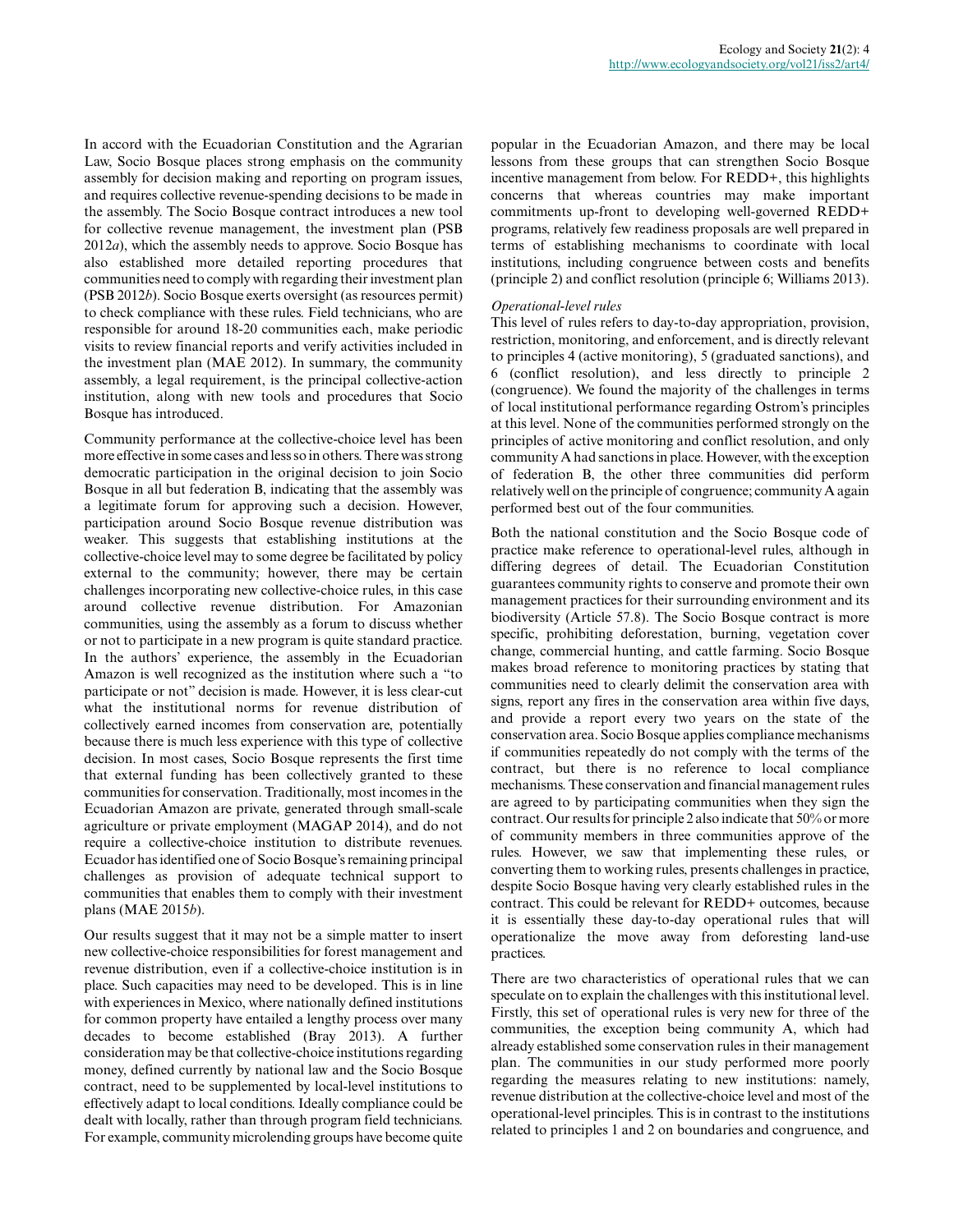measure 6 on choice in the decision to join the program, which were better established and had better community performance. Policy makers for REDD+ will accordingly benefit from understanding that the institutions required at this level for REDD+ to regulate day-to-day resource use may be much newer, and that there is work to be done after these rules have been defined to support communities in developing supporting institutions.

Secondly, operational-level rules rely on execution and compliance from local individuals and families. This is in contrast to constitutional-level and collective-choice–level rules, which are made and executed at the community level and which may be easier to implement and oversee. For example, getting a community to draw up a membership list (constitutional level) or to meet twice a year to review spending reports (collective-choice level) may be easier than getting a majority of individuals and families to adjust land-use behavior in terms of their day-to-day economic activities, including limiting resource extraction in certain areas, following other conservation rules, monitoring these rules, and ensuring compliance. This factor could also contribute to a more lengthy process of institutional development. Importantly, these institutions need to influence and regulate family-level behavior for the community good.

For REDD+, it may not be practical or feasible to have exclusively external rule making for day-to-day operations and monitoring of local execution and compliance in difficult-to-access rural areas. For Socio Bosque, an increased field presence and clear rules are likely to have some positive impact on transparency and participation (Krause et al. 2013), but appear to be insufficient (noncompliance is not uncommon) and will be prohibitively expensive to sustain. On the other hand, many rural forestdwelling communities interested in REDD+ will have had little experience managing forests collectively to access external economic incentives, and may not have established these operational-level institutions themselves.

#### *REDD+: Responding to local institutional challenges*

In many cases, this will be the beginning of a learning process for communities as they, rather than just land owners, adapt to a new role in collective resource production, as has been observed with the agrarian communities in Mexico (Bray 2013). Supporting this will also be a learning process for policy makers as they incorporate considerations on collective forest management dynamics.

We believe that a central question REDD+ policy makers will face is how to go about designing policies that combine top-down policy incentives that establish institutions on the constitutional level (principle 1), and to some degree on the collective-action level (principle 3), with incentives and support that also foster institutional innovations at the operational level (principles 2, 4, 5, and 6) from the bottom up. We speculate that part of the answer may be in learning from communities that have had more experience building operational-level institutions and linking these to national-level conservation programs. For example, community A performed best in our analysis and was also the only community that had established an internal management plan prior to joining Socio Bosque. In contrast, none of the other communities had undertaken land-management plans, which we speculate was a factor that led to their weaker performance relative to community A in terms of Ostrom's principles.

REDD+ policy makers might respond proactively to local institutional challenges by promoting bottom-up landmanagement planning that addresses community territory as a broader mix of production, conservation, and household mosaics. In this manner REDD+ may be nested into larger community land-management processes, where operational-level institutional development is under way or at least initiated in parallel. In practice, this requires coupling new REDD+ incentives and policies with adequate extension services that support land-management planning and implementation as a necessary element for successful outcomes.

Two implications go hand in hand with prioritizing local institutional capacity building. Firstly, it will require up-front investment in adequate extension support that REDD+ budgets will need to take into consideration. This investment may be resisted by certain decision makers, who might see funding better allocated to other priority areas. However, if local institutional capacity is not prioritized, there is a risk that programs will continuously struggle with problems arising from local communities ill equipped to effectively participate in REDD+.

Secondly, a lasting solution will not be a quick fix and will require a meaningful process of institutional development, rather than a few workshops early on to write a management plan or manage the accounts. In the Ecuadorian Amazon, there is a pertinent saying heard regularly, "El papel aguanta todo," loosely translated as "Anything can be written on a piece of paper." This captures the difference between writing agreements and rules and actually turning them into working rules, as we propose is necessary for REDD+ to achieve long-term climate change mitigation. Although we speculate that a land management plan has strengthened community A's institutions, community A also performed quite poorly regarding some of Ostrom's principles, notably on some measures for collective-choice arrangements, active monitoring, and conflict resolution mechanisms. In Mexico, communities have had decades of experimentation with the constitutional and collective-choice governance platform to design innovative operational institutions that support community forest enterprise (Bray 2013). Some have been successful in building horizontal production networks such as the intercommunity forest organization in the state of Oaxaca (Klooster 2000). This has taken time, but by prioritizing local institutional development, policy makers are taking a long-term financial sustainability perspective through locally managed forests.

This prioritization is in line with Ostrom (1990), who argues for multifactor systems that support locally established community rules within, and not in conflict with, a set of high-level rules and objectives at larger scales (e.g., the national constitution, Socio Bosque, or REDD+). More contemporary investigation similarly identifies that REDD+ must be designed to systematically and formally link national policy reforms with regional and local forest conservation efforts led by forest users (Kashwan and Holahan 2014; Fig. 3). Establishing conditions for communities to build at least some of their own rules (in this case through a management plan) is in itself a powerful motivator to incentivize communities to regulate their participation through downward accountability rather than participation being overseen by external actors in REDD+. In fact, it might be argued that the full and effective participation of local communities essentially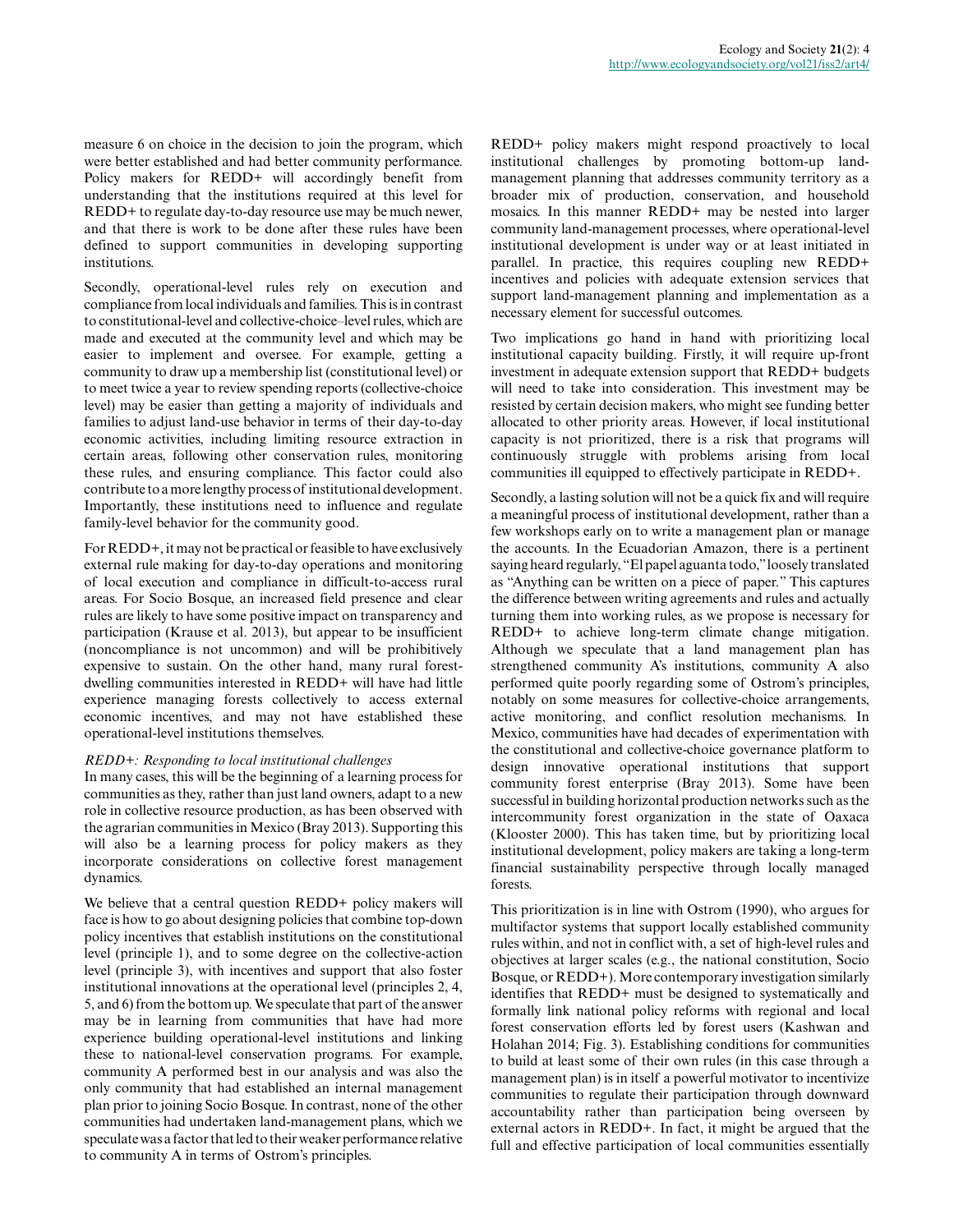implies their ability to influence and strengthen program design and implementation. From this perspective, REDD+ program developers can best facilitate sustainable forest management by establishing an enabling environment that is aware of its reach, and where necessary, supports and is responsive to local institutional development for conservation.

## **CONCLUSIONS**

Our results show that more attention needs to be given to locallevel processes to effectively implement REDD+. In this study, many of the present communal institutions guiding the participation of the four communities in Socio Bosque are underdeveloped. For rural communities, entering into new conservation agreements with the state implies significant changes and resulting institutional challenges to adjust land-use practices in line with sustainability goals. They will in many cases need to adapt existing institutions and develop new ones that harness individual land-use toward program goals collectively.

As a jurisdictional REDD+ approach becomes more attractive to certain countries and donors, a top-down policy approach can establish an institutional platform that supports communities on the constitutional and collective-action levels. However, a strictly top-down approach may encounter challenges at the land-user level, where the implementation and compliance of new day-today operational rules could be beyond the reach of policy makers and program officials. Policy makers, who are also involved in a learning process, can benefit from being aware of the limits of top-down policy making at this level. By complementing topdown policy measures with incentives for bottom-up institutional development, REDD+ could provide a stronger platform for the full and effective participation of indigenous communities in line with program goals. Accordingly, flexible and continuous support for local communities in developing robust local institutions will be necessary to achieve the bottom-up participation that will underlie successful implementation of conservation policies initiated from the top.

*Responses to this article can be read online at:* [http://www.ecologyandsociety.org/issues/responses.](http://www.ecologyandsociety.org/issues/responses.php/8156) [php/8156](http://www.ecologyandsociety.org/issues/responses.php/8156)

#### **Acknowledgments:**

*We are grateful to all the people in the communities who took the time and made the effort to participate in the interviews, making this research possible. The final version of this paper benefited greatly from three anonymous reviewers who provided insightful and generous comments. We acknowledge funding for field research from The Lund University Initiative on Legal Empowerment of the Poor, and for open access publication received through the OPERAs Project (EC-308393) within the European Commission's 7th Framework Programme, Lund University, and the International Institute for Industrial Environmental Economics (IIIEE).*

## **LITERATURE CITED**

Agrawal, A., and E. Ostrom. 2001. Collective action, property rights, and decentralization in resource use in India and Nepal. *Politics & Society* 29:485-514. [http://dx.doi.org/10.1177/003232](http://dx.doi.org/10.1177%2F0032329201029004002) [9201029004002](http://dx.doi.org/10.1177%2F0032329201029004002) 

Agung, P., G. Galudra, M. Van Noordwijk, and R. Maryani. 2014. Reform or reversal: the impact of REDD+ readiness on forest governance in Indonesia. *Climate Policy* 14:748-768. [http://dx.](http://dx.doi.org/10.1080%2F14693062.2014.941317) [doi.org/10.1080/14693062.2014.941317](http://dx.doi.org/10.1080%2F14693062.2014.941317) 

Alemagi, D., P. A. Minang, M. Feudjio, and L. Duguma. 2014. REDD+ Readiness process in Cameroon: an analysis of multistakeholder perspectives. *Climate Policy* 14:709-733. [http://dx.](http://dx.doi.org/10.1080%2F14693062.2014.905439) [doi.org/10.1080/14693062.2014.905439](http://dx.doi.org/10.1080%2F14693062.2014.905439) 

Ambika, P. G., and P. S. Ganesh. 2006. Conditions for successful local collective action in forestry: some evidence from the hills of Nepal. *Society & Natural Resources* 18:153-171.

Angelsen, A., and M. Brockhaus, editors. 2009. *Realising REDD+: national strategy and policy options*. Centre for International Forestry Research, Bogor, Indonesia.

Angelsen, A., and S. Wertz-Kanounnikoff. 2008. What are the key design issues for REDD and the criteria for assessing options? Pages 11-21 *in* A. Angelsen, editor. *Moving ahead with REDD: issues, options and implications.* Centre for International Forestry Research, Bogor, Indonesia.

Babon, A., and G. Y. Gowae. 2013. *The context of REDD+ in Papua New Guinea: drivers, agents, and institutions*. Centre for International Forestry Research, Bogor, Indonesia.

Baland, J.-M., and J.-P. Platteau. 2000. *Halting degradation of natural resources: is there a role for rural communities?* Food and Agriculture Organization of the United Nations, Rome, Italy. [http://dx.doi.org/10.1093/0198290616.001.0001](http://dx.doi.org/10.1093%2F0198290616.001.0001) 

Bertzky, M., C. Ravilious, A. L. Araujo Navas, V. Kapos, D. Carrión, M. Chíu, and B. Dickson. 2010. Carbon, biodiversity and ecosystem services: exploring co-benefits. Ecuador. United Nations Environment Programme–World Conservation Monitoring Center, Cambridge, UK.

Brassel, F., S. Herrera, and M. Laforge. 2008. *Reforma agraria en el Ecuador?: viejos temas, nuevos argumentos*. Sistema de Investigación Sobre la Problemática Agraria en el Ecuador. Universidad Central del Ecuador, Quito, Ecuador.

Bray, D. B. 2013. When the state supplies the commons: origins, changes, and design of Mexico's common property regime. *Journal of Latin American Geography* 12:33-55. [http://dx.doi.](http://dx.doi.org/10.1353%2Flag.2013.0003) [org/10.1353/lag.2013.0003](http://dx.doi.org/10.1353%2Flag.2013.0003)

Bremner, J., and F. Lu. 2006. Common property among indigenous peoples of the Ecuadorian Amazon. *Conservation & Society* 4:499-521.

Chhatre, A., and A. Agrawal. 2008. Forest commons and local enforcement. *Proceedings of the National Academy of Sciences of the United States of America* 105:13286-13291. [http://dx.doi.](http://dx.doi.org/10.1073%2Fpnas.0803399105) [org/10.1073/pnas.0803399105](http://dx.doi.org/10.1073%2Fpnas.0803399105) 

Cronkleton, P., D. B. Bray, and G. Medina. 2011. Community forest management and the emergence of multi-scale governance institutions: lessons for REDD+ development from Mexico, Brazil and Bolivia. *Forests* 2011:451-473. [http://dx.doi.](http://dx.doi.org/10.3390%2Ff2020451) [org/10.3390/f2020451](http://dx.doi.org/10.3390%2Ff2020451)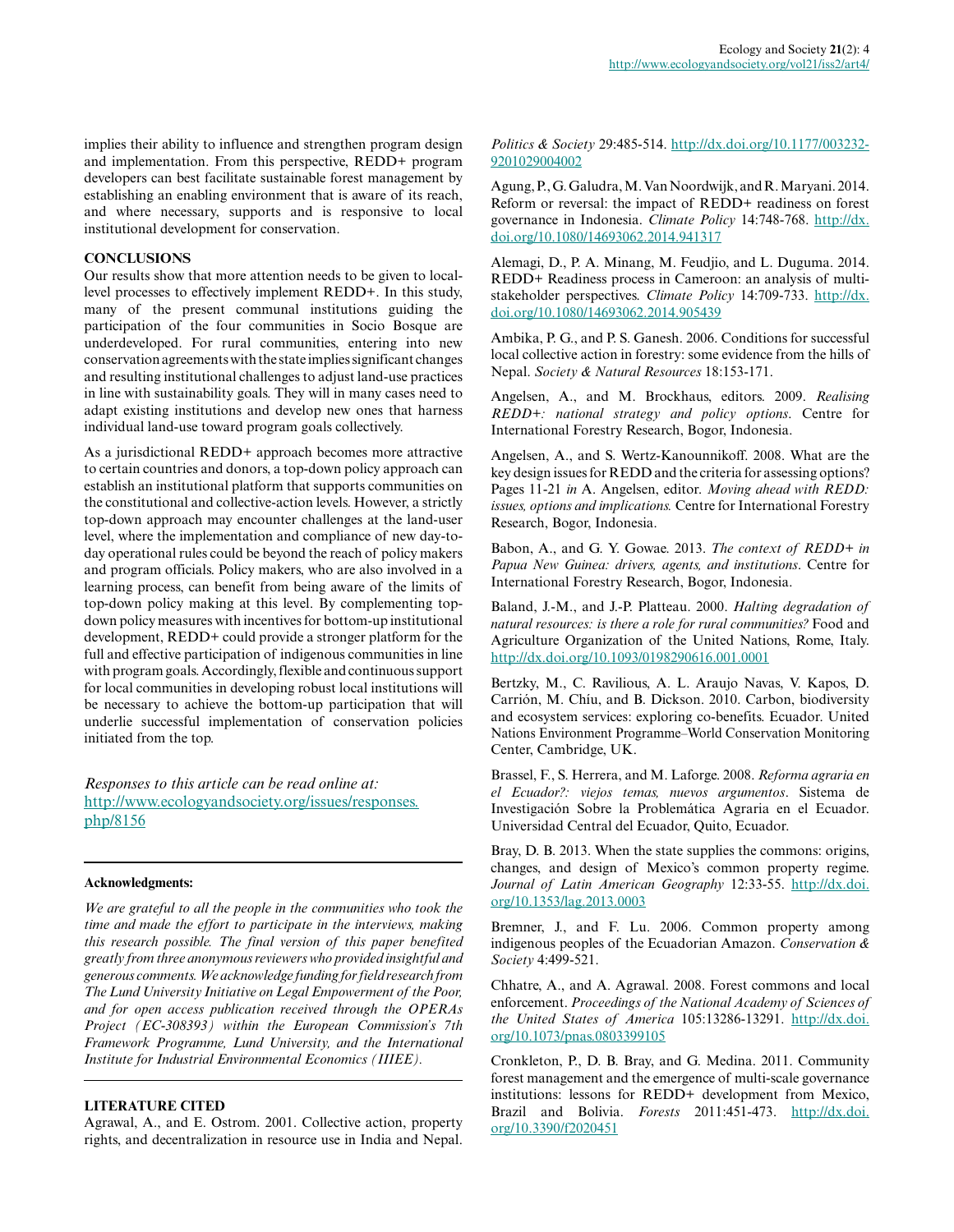Da Fonseca, G. A. B., C. M. Rodriguez, G. Midgley, J. Busch, L. Hannah, and R. A. Mittermeier. 2007. No forest left behind. *PLoS Biology* 5(8):e216. <doi:10.1371/journal.pbio.0050216>

De Koning, F., M. Aguiñaga, M. Bravo, M. Chiu, M. Lascano, T. Lozada, and L. Suarez. 2011. Bridging the gap between forest conservation and poverty alleviation: the Ecuadorian Socio Bosque program. *Environmental Science & Policy* 14:531-542. [http://dx.doi.org/10.1016/j.envsci.2011.04.007](http://dx.doi.org/10.1016%2Fj.envsci.2011.04.007) 

Dongier, P., J. Van Domelen, E. Ostrom, A. Ryan, W. Wakeman, A. Bebbington, S. Alkire, T. Esmail, and M. Polski. 2003. *Community driven development*. World Bank Poverty Reduction Strategy Paper. World Bank, Washington, D.C., USA.

Eliasch, J. 2008. *Climate change: financing global forests: the Eliasch review*. Earthscan, London, UK.

Food and Agriculture Organization of the United Nations (FAO). 2009. *State of the world's forests: 2009*. Food and Agricultural Organization of the United Nations, Rome, Italy.

Food and Agriculture Organization of the United Nations (FAO). 2011.*State of the world's forests: 2011*. Food and Agriculture Organization of the United Nations, Rome, Italy.

Grubb, M. 2011. Durban: the darkest hour? *Climate Policy* 11:1269-1271. [http://dx.doi.org/10.1080/14693062.2011.628786](http://dx.doi.org/10.1080%2F14693062.2011.628786)

Intergovernmental Panel on Climate Change (IPCC). 2014. *Climate change 2014: mitigation of climate change*. Working Group III contribution to the Fifth Assessment Report of the Intergovernmental Panel on Climate Change. O. Edenhofer, R. Pichs-Madruga, Y. Sokona, E. Farahani, S. Kadner, K. Seyboth, A. Adler, I. Baum, S. Brunner, P. Eickemeier, B. Kriemann, J. Savolainen, S. Schlömer, C. von Stechow, T. Zwickel, and J. C. Minx, editors. Cambridge University Press, Cambridge, UK. [online] URL: [https://www.ipcc.ch/pdf/assessment-report/ar5/](https://www.ipcc.ch/pdf/assessment-report/ar5/wg3/ipcc_wg3_ar5_full.pdf) [wg3/ipcc\\_wg3\\_ar5\\_full.pdf](https://www.ipcc.ch/pdf/assessment-report/ar5/wg3/ipcc_wg3_ar5_full.pdf)

International Resources Group (IRG). 2010. *Evaluacion e inclusion del enfoque de genero y equidad en los planes de inversion del proyecto Socio Bosque*. Socio Bosque & El Ministerio del Ambiente del Ecuador, Quito, Ecuador.

International Tropical Timber Organization (ITTO). 2010. *Tropical forest tenure assessment: trends, challenges and opportunities*. International Conference on Forest Tenure, Governance & Enterprise. Yaoundé, Cameroon. Rights and Resources Initiative Washington, D.C., USA, and International Tropical Timber Organization,Yokohama, Japan.

Kashwan, P., and R. Holahan. 2014. Nested governance for effective REDD+: institutional and political arguments. *International Journal of the Commons* 8:554-575. [http://dx.doi.](http://dx.doi.org/10.18352%2Fijc.450) [org/10.18352/ijc.450](http://dx.doi.org/10.18352%2Fijc.450)

Klooster, D. 2000. Institutional choice, community, and struggle: a case study of forest co-management in Mexico. *World Development* 28:1-20. [http://dx.doi.org/10.1016/S0305-750X\(99\)](http://dx.doi.org/10.1016%2FS0305-750X%2899%2900108-4) [00108-4](http://dx.doi.org/10.1016%2FS0305-750X%2899%2900108-4) 

Krause, T., W. Collen, and K. A. Nicholas. 2013. Evaluating safeguards in a conservation incentive program: participation, consent, and benefit sharing in indigenous communities of the Ecuadorian Amazon. *Ecology and Society* 18(4):1. [http://dx.doi.](http://dx.doi.org/10.5751%2Fes-05733-180401) [org/10.5751/es-05733-180401](http://dx.doi.org/10.5751%2Fes-05733-180401)

Krause, T., and L. Loft. 2013. Benefit distribution and equity in Ecuador's Socio Bosque Program. *Society & Natural Resources* 26:1170-1184. [http://dx.doi.org/10.1080/08941920.2013.797529](http://dx.doi.org/10.1080%2F08941920.2013.797529)

Meinzen-Dick, R., M. Digregorio, and N. Mccarthy. 2004. Methods for studying collective action in rural development. *Agricultural Systems* 82:197-214. [http://dx.doi.org/10.1016/j.](http://dx.doi.org/10.1016%2Fj.agsy.2004.07.006) [agsy.2004.07.006](http://dx.doi.org/10.1016%2Fj.agsy.2004.07.006) 

Minang, P. A., M. Van Noordwijk, L. A. Duguma, D. Alemagi, T. H. Do, F. Bernard, P. Agung, V. Robiglio, D. Catacutan, S. Suyanto, et al. 2014. REDD+ readiness progress across countries: time for reconsideration. *Climate Policy* 14:685-708. [http://dx.doi.](http://dx.doi.org/10.1080%2F14693062.2014.905822) [org/10.1080/14693062.2014.905822](http://dx.doi.org/10.1080%2F14693062.2014.905822)

Ministerio de Agricultura Ganadería, Acuacultura y Pesca (MAGAP). 2014. *Reconversión agroproductiva sostenible en la Amazonía Ecuatoriana*. MAGAP, Quito, Ecuador.

Ministerio del Medio Ambiente Del Ecuador (MAE). 2009. *Manual operative del Proyecto Socio Bosque*. Acuerdo No. 15. Ministry of Environment of Ecuador, Quito, Ecuador.

Ministerio del Medio Ambiente Del Ecuador (MAE). 2011. *Estimación de la taza de deforestación del Ecuador continental*. Ministry of Environment of Ecuador, Quito, Ecuador.

Ministerio del Medio Ambiente Del Ecuador (MAE). 2012. *Manual operativo unificado*. Proyecto Socio Bosque. Ministry of Environment of Ecuador, Quito, Ecuador.

Ministerio del Medio Ambiente Del Ecuador (MAE). 2013*a*. *Acuerdo ministerial No. 33*. Ministry of Environment of Ecuador, Quito, Ecuador.

Ministerio del Medio Ambiente Del Ecuador (MAE). 2013*b*. *Acuerdo ministerial No. 128*. Ministry of Environment of Ecuador, Quito, Ecuador.

Ministerio del Medio Ambiente Del Ecuador (MAE). 2014*a*. *Guia de requisitos y procedimientos del sistema de registro REDD*. Ministry of Environment of Ecuador, Quito, Ecuador.

Ministerio del Medio Ambiente del Ecuador (MAE). 2014*b*. *Resultados de Socio Bosque* Ministry of Environment of Ecuador, Quito, Ecuador. [online] URL: [http://sociobosque.ambiente.gob.](http://sociobosque.ambiente.gob.ec/node/44) [ec/node/44](http://sociobosque.ambiente.gob.ec/node/44) 

Ministerio del Medio Ambiente Del Ecuador (MAE). 2015*a*. *Hectáreas por beneficiaries 2015*. Ministry of Environment of Ecuador, Quito, Ecuador. [online] URL: [http://sociobosque.](http://sociobosque.ambiente.gob.ec/?q=node/330) [ambiente.gob.ec/?q=node/330](http://sociobosque.ambiente.gob.ec/?q=node/330)

Ministerio del Medio Ambiente del Ecuador (MAE). 2015*b*. *Quinto informe nacional para el Convenio sobre la Diversidad Biológica*. Ministry of Environment of Ecuador, Quito, Ecuador.

Mosandl, R., S. Günter, B. Stimm, and M. Weber. 2008. Ecuador suffers the highest deforestation rate in South America. Pages 37-40 *in* E. Beck, J. Bendix, I. Kottke, F. Makeschin, and R. Mosandl, editors. *Gradients in a tropical mountain ecosystem of Ecuador*. Volume 198 of the series *Ecological studies*. Springer, Berlin, Germany. [http://dx.doi.org/10.1007/978-3-540-73526-7\\_4](http://dx.doi.org/10.1007%2F978-3-540-73526-7_4) 

Mwangi, E., and A. Wardell. 2012. Multi-level governance of forest resources. *International Journal of the Commons* 6:79-103. [http://dx.doi.org/10.18352/ijc.374](http://dx.doi.org/10.18352%2Fijc.374)